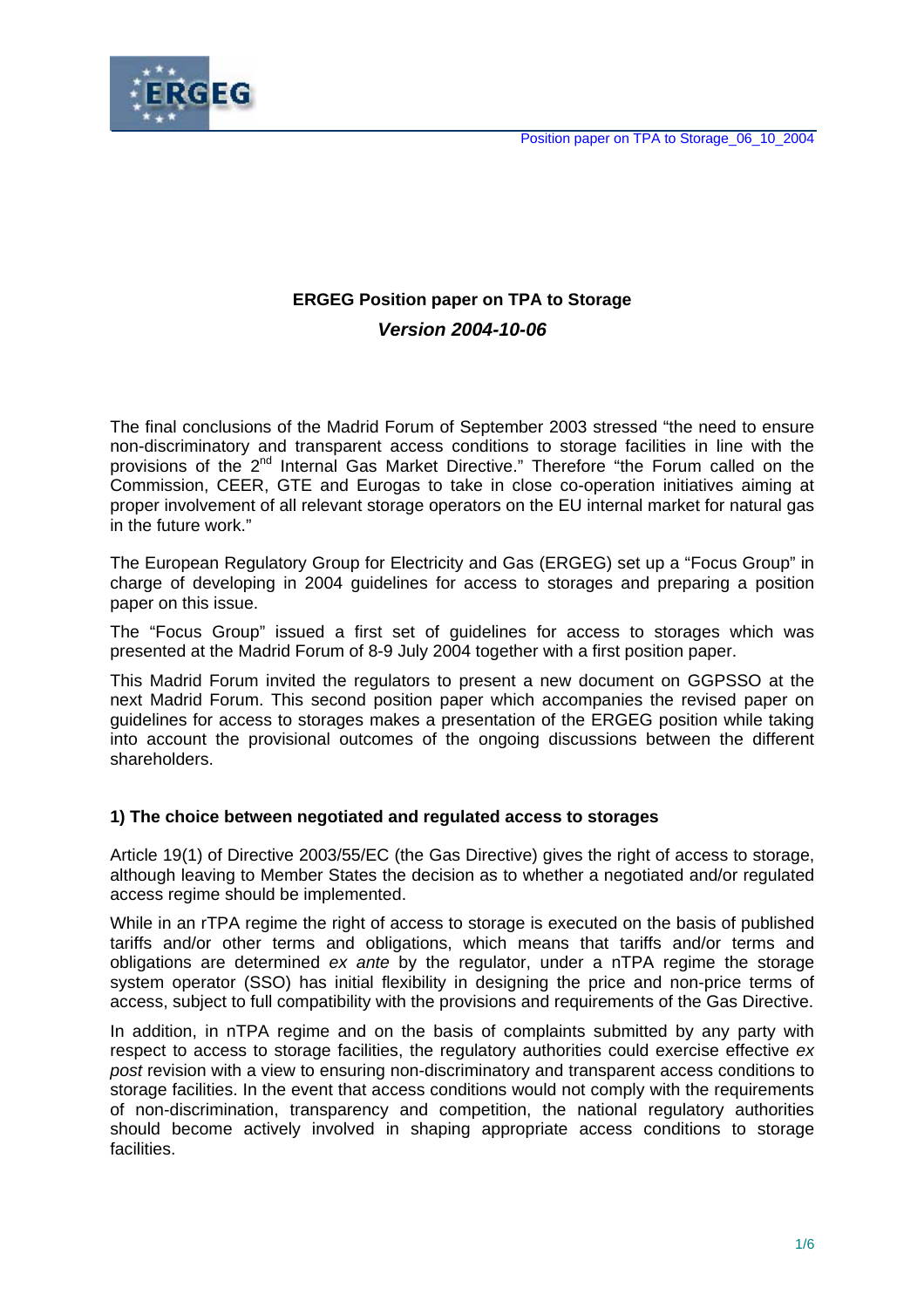

The document on "Recommendation for the Implementation of TPA to Storage and Linepack", approved by the CEER General Assembly on  $5<sup>th</sup>$  of December 2003, addressed the issue of the choice between nTPA and rTPA and concluded that, nTPA should prevail only in fully competitive environments. In the absence of a verifiable level of competition, rTPA should be adopted and the national regulatory authorities would be in charge of granting fair access conditions. However, since the results of both regimes (nTPA or rTPA) *should be equal, in order to comply with the principle of non-discrimination and competition embedded in the Directive* (Interpreting Note), a minimum set of core conditions is desirable on a European basis. This minimum set should apply irrespective of the choice for either rTPA or nTPA.

Competition does not in itself rule out the importance of guidelines for good TPA practice for Storage System Operators (GGPSSO) also because nTPA may be adopted in countries where competition in the flexibility market is not fully functioning and the applicability of the GGPSSO should not be subordinated to an assessment of the level of competitiveness of the flexibility market. Moreover, the Gas Directive imposes TPA and it helps to provide guidelines on the types of outcomes in terms of effective access to storage that would be expected even in truly competitive markets.

However, if SSOs consider that their storage facility is subject to sufficient competitive pressures, then it should be incumbent upon them, on a case by case basis, to demonstrate that arrangements at their storage facilities are sufficiently competitive and meet the guidelines in terms of the desired outcomes.

Both in cases of rTPA and nTPA, national regulatory authorities should ensure that the SSOs do not discriminate between storage users, i.e. that there is no differential treatment of affiliated company and effective competition: in its draft discussion paper on "Negotiated and regulated TPA for storage" presented at the 8-9 July 2004 Madrid Forum, the Commission stated that "Where storage still represents an essential facility, the obligatory requirement of effective, non-discriminatory access will not be achieved without clear regulatory oversight. In non competitive storage markets therefore, in the event that a Member state chooses negotiated TPA, national regulatory authorities will have to make careful use of their mandatory powers under Article 25 of "ensuring non discriminatory, effective competition, and the efficient functioning of the market, monitoring in particular the access conditions to storage".

# **2) Public Service Obligations (PSOs) obligations**

As for the choice between rTPA and nTPA, rules related to public service obligations are typically under the competency of the Member State, who can delegate part of his power to the regulator. Therefore subsidiarity related to PSOs is important.

PSOs can be achieved through obligations in terms of outcomes imposed on shippers or other actors (for instance, shippers may be obliged to ensure supply to customers in case of particular events e.g. coldest winter in 20 years) or through obligations of means (e.g. mandatory volumes of storages); in general obligations of results better fit to open and competitive gas markets. In addition, for security of supply purposes, the Commission takes the view *that where gas could economically and reasonably be replaced by an alternative fuel, PSOs should not constitute any grounds for the restriction of competition* (Interpreting Note – Security of Supply Provision for Gas). Hence GGPSSO should be developed in harmony with these ex-ante choices.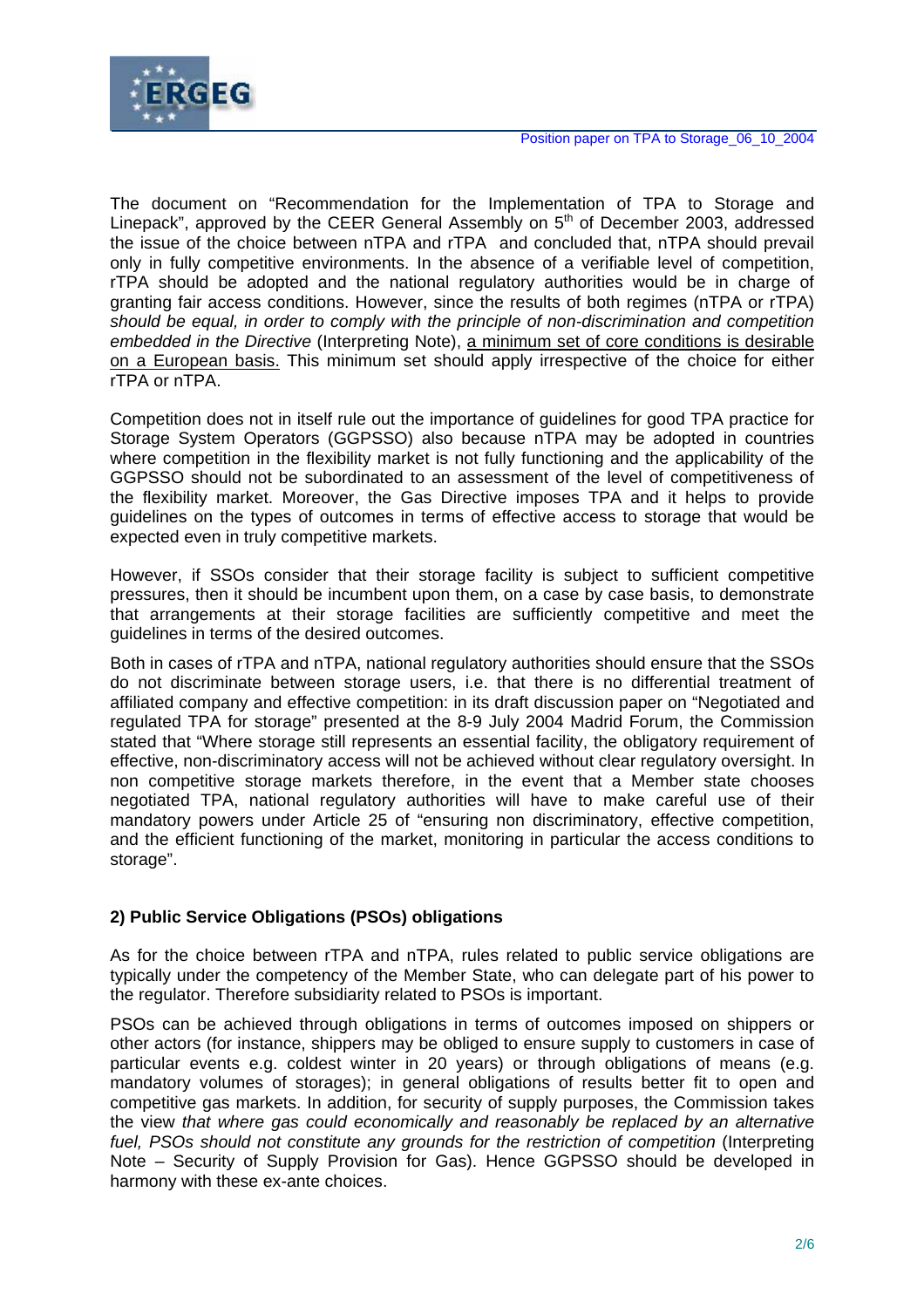

Common rules in relation to PSOs have been identified. Obligations related to *PSOs shall be clearly defined, transparent, non discriminatory, verifiable* […] (Directive 2003/55/EC, article 3(2)) and consistent with the scope of this Directive: they should not be used as an instrument to close the access to storage and hamper market development. The implementation of PSOs must affect the development of trade and competition only in the least possible manner, whether these PSOs are incumbent upon the storage users or the SSOs themselves.

Equally, when SSOs are required to grant priority treatment to storage users to whom PSOs have been imposed, this priority treatment must be restricted to what is indispensably necessary to guarantee proper implementation of the PSO.

Therefore, whichever party is responsible for PSOs, it shall demonstrate to the national regulatory authority that its requested capacity reservation in storages for PSO purposes is no more than what is required to satisfy the relevant PSO.

Companies with PSOs imposed should enjoy the same treatment. This means that storage capacity reserved for the proper implementation of PSOs must be made equally available, on TPA basis, to all companies carrying out PSOs in accordance with the PSOs they are actually responsible for. Any possible newcomer burdened with PSOs must get the same right and treatment with respect to access to storage: *in determining the storage needs for fulfilling PSOs, there must be no discrimination against newcomers* (Interpreting Note).

## **3) Non discrimination and confidentiality of information**

Since storage facilities can be either integrated with the production or supply branch, or operated by legally unbundled Storage System Operator (SSO), or operated by a combined Transport Service Operator (TSO) and SSO, confidentiality shall be guaranteed. This confidentiality provision is essential to ensure non discrimination between storage users in favour of the competitive activities of the integrated company. Actually, the SSO is committed to confidentiality provisions of Directive 2003/55/EC, Article 10. This concern can be addressed by ensuring that information available to the SSO concerning its storage and processing business remains confidential.

In particular:

- commercially sensitive information from storage users' account is not passed to other parts of the group in advance of being provided to all market participants; staff working for the affiliate business if any (e.g. supply) should have no access to information which could be commercially advantageous, such as details on actual or potential storage users, and is not made available to all market parties. The arrangements to implement this requirement should include a code of conduct for staff/compliance programme, supervised by a Compliance Officer;
- in case of an integrated company operating supply and/or production and storage business or when there are no separate database systems, specific confidentiality duties must be clearly defined; the relevant national regulatory authorities must at least require sufficient evidence from companies concerned so as to prove an effective establishment of Chinese walls between the SSO and the supply branch of the vertically integrated companies. The arrangements to implement this requirement should include a code of conduct for staff/compliance programme, supervised by a Compliance Officer, which should embody the principles behind the Chinese walls concept. The SSO and the supply business should be located in separate building, provided such a measure is proportionate given the size of the activity concerned.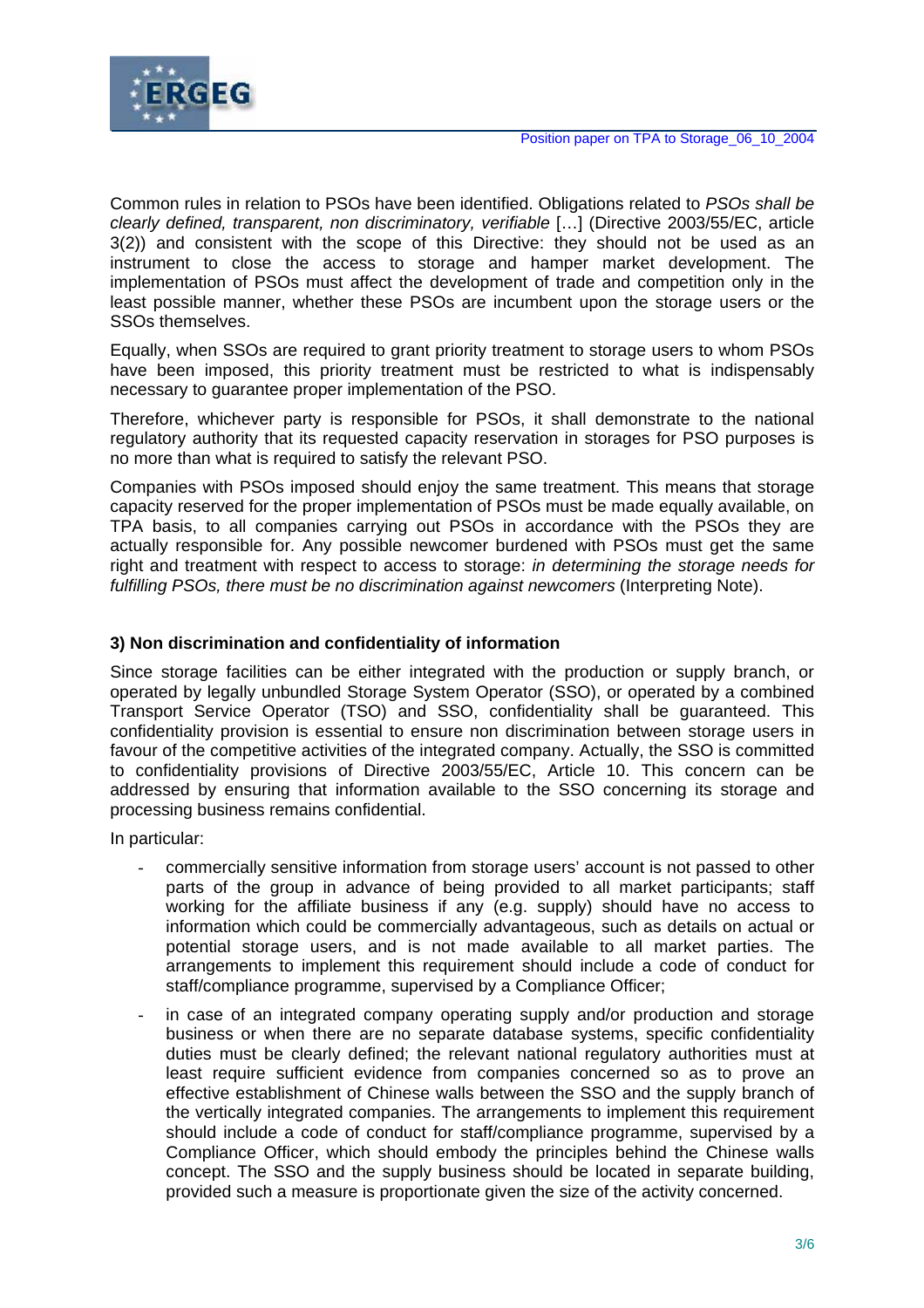

The legal separation of storage business from the competitive activities of the supply business on a voluntary basis would also help meeting the confidentiality requirements.

## **4) General rules for access to storages**

The Gas Directive makes two exceptions to TPA to storages<sup>[1](#page-3-0)</sup>.

The first exception relates to the storage used by TSOs for their needs. Article 2(9) of the Gas Directive allows the TSOs to reserve storage facilities or a portion of them, for carrying out their functions. The second exception is the exclusion of storage capacity needed for production purposes. In addition, at least some small storages facilities in Europe are excluded from TPA on the grounds that their exclusion has no consequences on the functioning of the gas market and does not lead to competition distortions between suppliers.

In any case, to ensure non discrimination and effective competition, exclusion of storage capacity from TPA shall not be the decision of the SSO and/or the beneficiary of the storage capacity exempted from TPA and shall be approved by relevant national regulatory authorities, with the publication of substantiated reasons.

There should be no restriction for access to storages based on customer category: the legal background is the combined disposals of Article 19(1) and the definition of customers as *wholesale and final customers of natural gas and natural gas undertakings which purchase natural gas*. Therefore there shall be TPA to storage in order to supply household customers, but also storage capacity for more advanced services has to be allocated through TPA, as for example traders are customers as well.

#### **5) Functioning of storages: technical constraints, storage services, secondary markets and congestion management**

Each storage facility has its own technical (operational) constraints with associated costs. TPA to storages should not undermine the well functioning of these facilities. Under these technical constraints, storage operators have to offer to the users the largest range of storage services.

This includes offering bundled and unbundled services on the primary market, in an appropriate range if necessary due to the abovementioned constraints.

This includes also facilitating secondary markets. This is all the more important when the technical and operational constraints of storages are put forward: the development of secondary markets allowing to re-trade storages services will add flexibility to the market. Nevertheless, every effort should be made to ensure that storage services available on the primary market are as flexible as possible.

Congestion management procedures are necessary due to the fact that in some places, gas storage capacity may be scarce. The SSO shall actively endeavour to discourage capacity

<span id="page-3-0"></span><sup>&</sup>lt;sup>1</sup> Another specific exception in the 2<sup>nd</sup> IGM Directive relates to the application of article 22 for new investments which includes investments in new storage facilities or to significant increases of capacity in existing infrastructures. Under this article and providing that the required conditions are met, these new infrastructures may be exempted from some provisions of the directive, mainly TPA.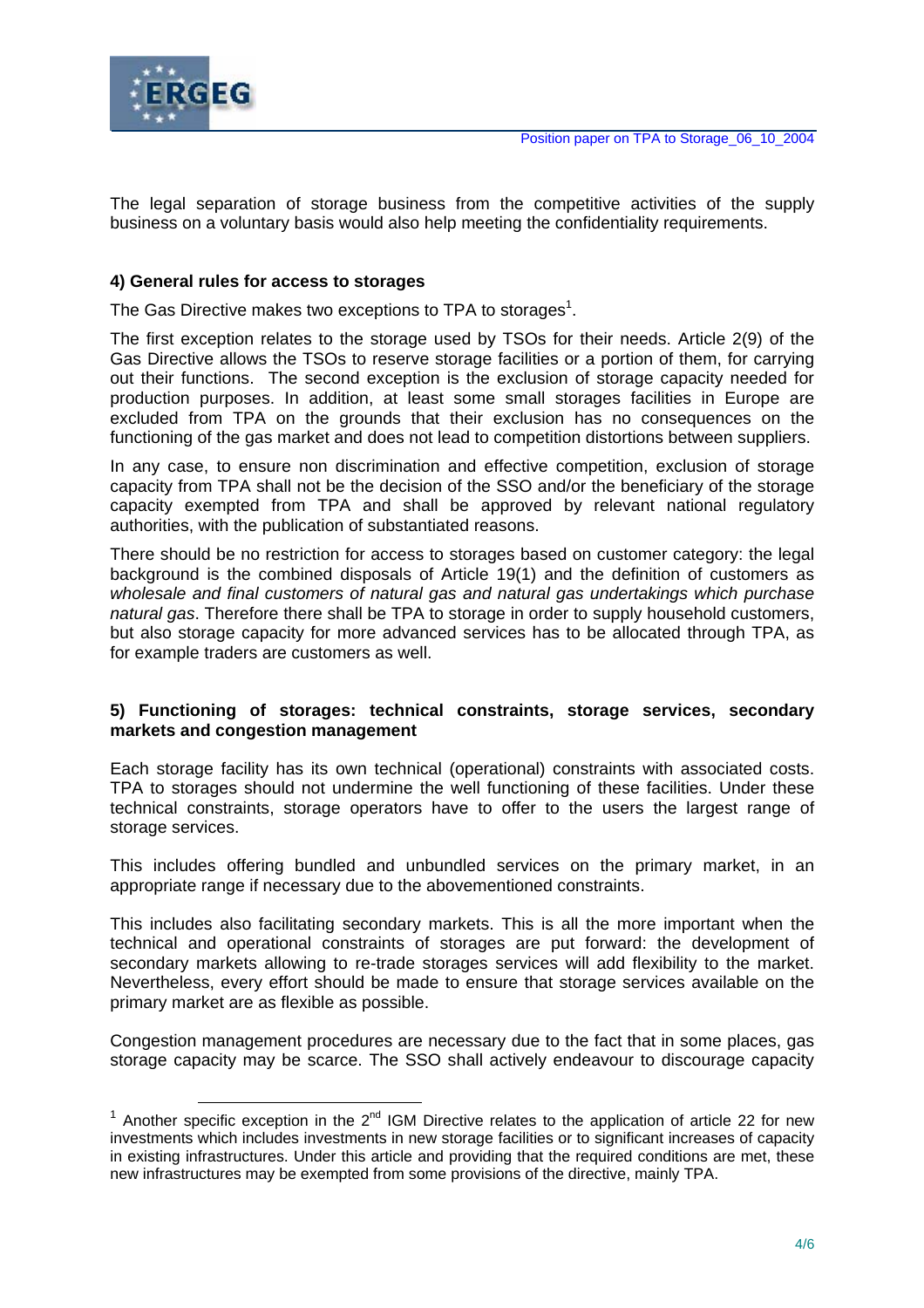

hoarding. If in spite of secondary market mechanisms, capacity contracted under existing storage contracts remains unused and significant and prolonged contractual congestion occurs, the national regulatory authorities may require the SSO to introduce additional mechanisms to free up this capacity.

#### **6) Transparency requirements**

As stated above, information necessary to storage users should be provided on a non discriminatory basis. Transparency requirements are an essential feature to ensure effective and non discriminatory access to storages. Also, the quality of information such as online information system are essential for the efficient use of storage capacity both in case of regulated and negotiated access. Necessary information includes online information on commercial and operational conditions as well as planned maintenance period.

With regard to nTPA, the Directive requires "storage system operators and natural gas undertakings to publish their main commercial conditions for the use of storage". This includes the publication of the prices of the core standard services to ensure that all storage users are equally treated.

Information relating specifically to a storage user's account must be kept confidential. Where a SSO considers that it is not entitled to make public all the data required, it shall provide a clear evidence to the relevant national authorities and seek its authorization to limit publication. The SSO shall submit for approval to the national regulatory authorities any request not to publish specific data (e.g. for reasons of costs or to avoid any potential market abuse). The relevant national authorities shall grant or refuse the authorization on a case by case basis and publish the substantiated reasons. This assessment should be renewed on a regular basis.

#### **7) Tariff structures and derivation**

Where regulated, tariffs should reflect efficiently incurred costs of access to storages and include a fair return on investments. Tariffs should also avoid cross subsidies between storage users and promote efficient use of storage.

Where negotiated, SSOs shall not adopt any charging principles and/or tariff structures that would restrict market liquidity of storage capacity, create undue barriers to market for new entrants, generate cross-subsidies between system users or hamper system enhancements and integrity. Prices should be non discriminatory: they should be the same for any storage user for the same service contracted for at the same time. They should be only subject to adaptations/changes on the grounds of varying circumstances.

Negotiations should also happen in a time frame compatible with commercial needs.

Pursuant to Article 19 of the Gas Directive, in case of disputes, the relevant regulatory authority shall determine appropriate arrangements. The SSO shall maintain records to enable the regulator to determine costs of provision and prices already levied on other users of that facility for the similar services.

In both nTPA and rTPA regimes, tariffs need to promote adequate and efficient investments in storages which are becoming increasingly necessary due to the increased european gas consumption, the growing need for flexibility as well as possible national requirements related to PSO obligations, including security of supply requirements.